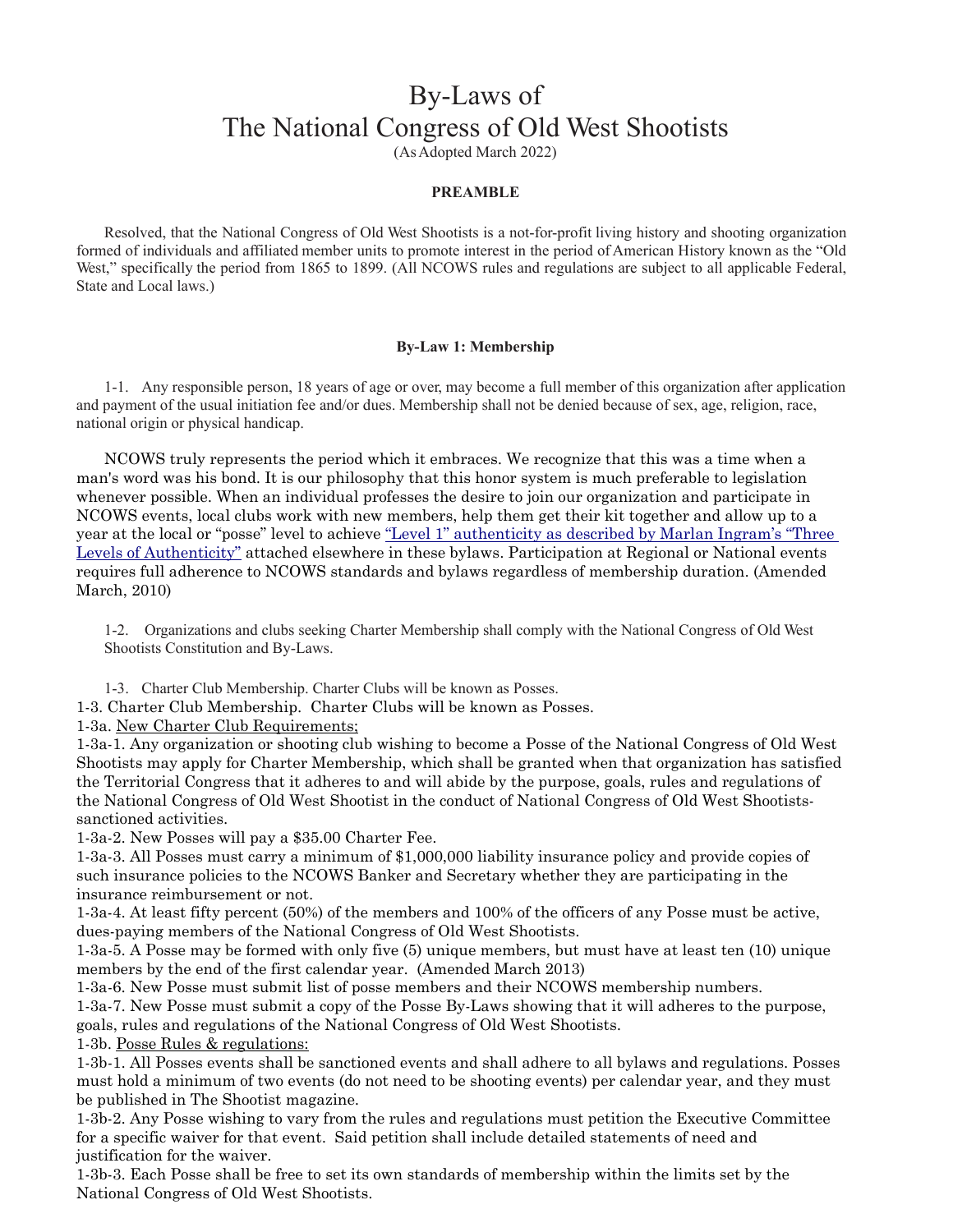1-3b-4. After their first year and thereafter Posses must maintain a minimum membership of ten (10) members to remain an active Posse and must maintain a minimum of twenty (20) members to receive full insurance benefits. Posses with ten (10) to nineteen (19) members will still qualify for insurance reimbursement but at a pro rata rate. (See also By-Law 9) (Amended March 2013)

1-3b-5. Posses may be reimbursed up to one hundred dollars (\$100) per year for their advertising of NCOWS Posse events. This reimbursement can be for media ads or for table rental at gun shows where the Posse promotes NCOWS. Receipts for such paid advertising can be submitted to the NCOWS Banker. 1-3b-6. NCOWS Posse members must declare a "Home" Posse for purposes of insurance and tabulation of unique Posse membership. Each member may only be counted on their home Posse as a unique member. 1-3c Posse Renewals:

1-3c-1. Posse Charters are renewable on an annual (1 January – 31 December) basis.

1-3c-2. The yearly renewal fee of \$35.00.

1-3c-3. Renewal forms, including a current Posse membership list with NCOWS Membership numbers and list of officers shall be returned to the National office by 1 January of each year. 1-3d. Posse Revocation:

1-3d-1. Posses not meeting these requirements shall not have their representative recognized at the next Territorial Congress Meeting. Posses shall have 30 days after written notice to meet these requirements or face having their Posse Charter revoked. (Amended March, 2011)

# **1-4. Membership Classifications, Dues & Fees**

1-4-a. **MEMBER.** Any responsible person at least 18 years of age—full membership rights, including the rights to vote and to hold office. Individual Dues are \$45.00/year. (Amended October 2014)

1-4-b. **FAMILY MEMBERSHIP**.Additional members of the same household may be added to an individual member's membership under a family membership — with full membership rights for additional persons (if dues are paid for all): dependents under the age of 18 have the same rights as do other JUNIOR MEMBERS. Family Dues are full dues of original member /year plus \$15.00 for each additional household member listed. Only one magazine is provided per family membership. (Amended March 2013) (Amended October 2014)

1-4-c. **JUNIOR MEMBER**. Any responsible youth less than 18 years of age at the time dues are first paid. A Junior Member must be sponsored by an adult MEMBER who shall be responsible for overseeing the Junior Member's activities. Junior Members hold full membership rights except the right to vote or to hold office. Junior Dues are \$20.00/Year. (Amended October 2014)

1-4-d. **SENIOR MEMBER**. Any Full Member who has attained the age of sixty (60) years. FULL TIME STUDENT. Any Full Member who is registered as a full-time student at any accredited institution of higher education. FIXED INCOME: Any Full Member who, due to retirement, disability, or for any other reason, is on a fixed income. Senior Citizens (age 60 or older), full-time students, and others on a fixed income shall pay dues of \$40.00 a year. (Amended October 2014)

1-4-e. **HONORARY MEMBER**. May be bestowed upon a worthy former member or other deserving individual by the membership—full membership rights except the right to vote or to hold office. Requires no payment of dues. Honorary memberships are a one-year membership and are renewable on a yearly basis by the Executive Committee.

1-4-f. **CHARTER MEMBER**. Those active members officially members as of 30 December 1994 shall be recognized as CHARTER MEMBERS. They will be so recognized on the membership rolls and in other ways as might be deemed appropriate by the membership.

1-4-g. **INDIVIDUAL LIFE MEMBERSHIP**. Any responsible person at least 18 years of age—full membership rights for life, including the rights to vote and to hold office. Individual Life dues are \$500.00. The Banker may set up payment plans for payment of Life dues. (Amended March 2013)

1-5. The Territorial Congress may create other categories of membership by a two-thirds (2/3) vote when a quorum is present.

1-6. Dues shall be paid on a calendar year basis. If dues are not paid within thirty (30) days of their coming due, the member will be dropped from the membership rolls. Reinstatement will be made upon payment of dues owed and any reinstatement fee.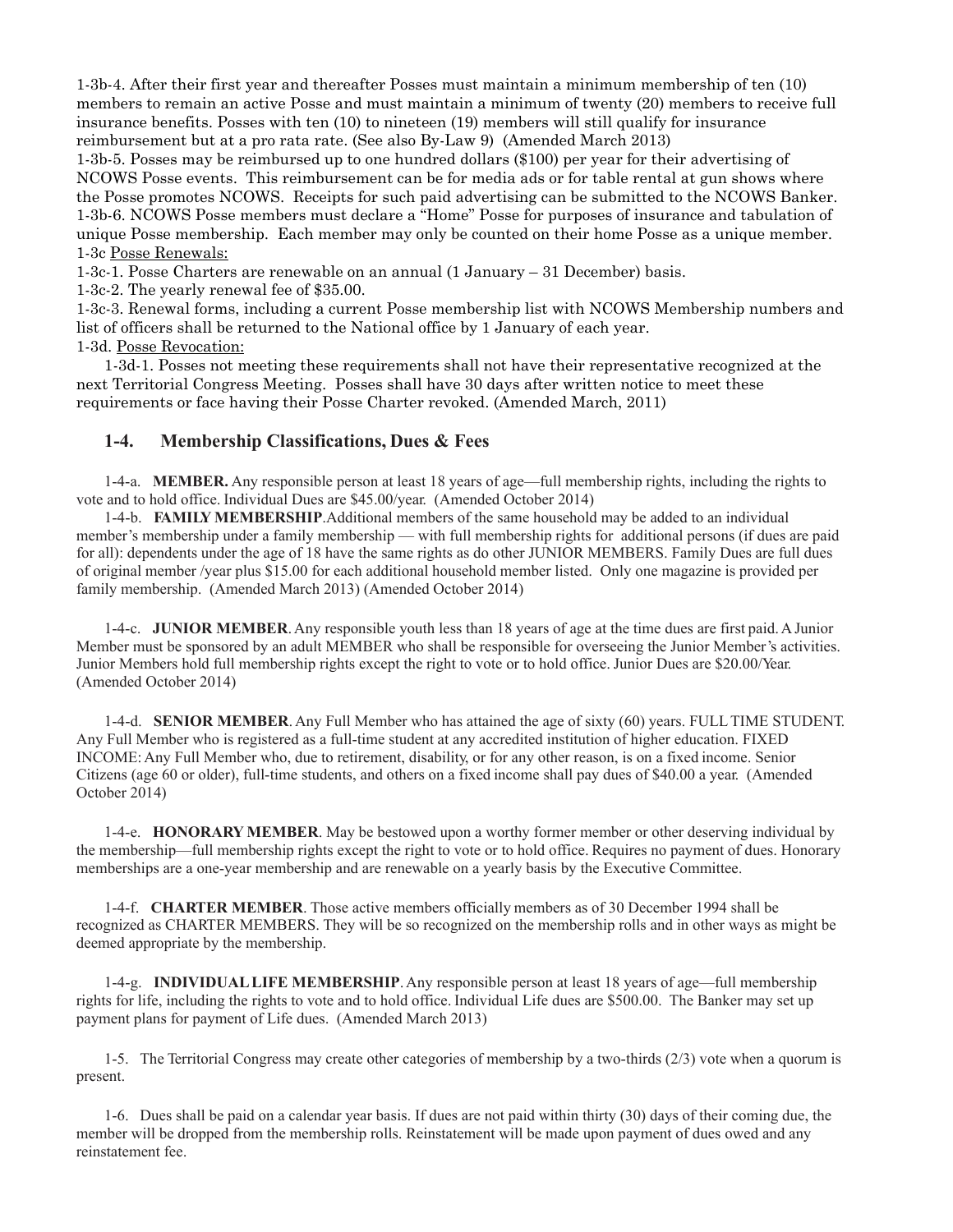1-7. The Executive Committee has the authority to reduce membership dues for a special event for promotional purposes.

1-8. A member must have dues paid and possess a current membership card (or receipt for dues) in order to be eligible to vote, hold office, participate in shoots or events as a member, or to enjoy any other privileges or benefits of this organization.

#### **By-Law 2: Officers**

2-1. The officers of this organization shall be known as Territorial Officers and shall consist of the following, elected or appointed from within and by the members of the Territorial Congress (Board of Directors); their terms and duties being described in the By-Laws.

2-1-a. The **Marshal** shall function as the President of the organization and as the Chairman of the Executive Committee. The Marshal shall preside over all General and Congressional meetings. He or she may appoint committee members as needed. In emergency situations, the Marshal may make required decisions on behalf of the Territorial Congress, subject to later review by the Congress. (Amended March 2013)

2-1-b. The **Deputy Marshal** shall function as the Vice President. Serves as acting Marshal in the absence of the Marshal. Shall serve as Sergeant-At-Arms at meetings of the Territorial Congress and General Membership.

2-1-c. The **Secretary** shall function as the Secretary-Historian. Maintains the records, minutes and correspondence of the organization. Edits and distributes official National Congress of Old West Shootists' publications, with the exception of *The Shootist.* 

2-1-d. The **Banker** shall function as the Treasurer and shall maintain a ledger of expenses and income along with any bank statements, receipts, bills, etc. to support said ledger. He or she shall have charge of all NCOWS funds. He or she shall disburse funds to maintain the day to day operation of the organization. He or she shall disburse funds at the direction of the Executive Committee for expenses beyond day to day operating expenses. He or she shall present a detailed treasurers report to the Congress for the previous calendar year at the first Territorial Congress meeting of each year. Summary Treasurer's reports may be made incrementally from the last detailed report upon request of the Executive Committee or the Territorial Congress. (Amended March 2013)

2-1-e. The **Judge** shall function as the Chief Safety/Range Officer. Serves as Range/Safety Officer. Has the power to appoint Deputy Judges for individual events from the National Congress of Old West Shootists' membership. Appoints 4 members to the Authenticity Committee, Chairs the Authenticity Committee and is responsible for implementing authenticity standards. (Amended March 2013)

2-1-f. The **Editor** shall be responsible for editing and publishing The Shootist. The position of Editor will be by Executive Committee appointment, ratified by a majority vote of the Territorial Congress. The Editor will serve until such time as the individual holding the position or the Executive Committee terminates the relationship with thirty (30) days' notice.

2-1-g. No individual shall hold more than one office or position on the Executive Committee.

2-2. The term for each officer shall be for one (1) calendar year. The officers will be elected by the Board from within the membership of the Board. In the event that an officer resigns or otherwise becomes unable to fulfill his/her duties as an officer, the Marshal (or Deputy Marshal in the absence of the Marshal) in consultation with the Executive Committee, shall appoint a replacement to serve until a new officer can be elected at the next Annual Convention.

2-3. There shall be no limit to succession in office.

2-4. These officers, plus the Chair of the Territorial Senate, elected by the Territorial Senate for a one-year term, and the Chair of the Territorial Representatives, elected by the Territorial Representatives for a one-year term, acting together, shall constitute the Executive Committee of this organization. Their term of office shall run from the Congress meeting in which they are elected until the next Congress meeting where elections of officers are held. Officers who are no longer eligible for office due to loss of Senator seat or Territorial Representative election shall fill out their term of office until replaced by appointment or special election. The Executive Committee has all of the powers of the organization in the intervals between meetings with any limits established by By-Law. (Amended March 2013)

### **By-Law 3: Governance**

3-1. The National Congress of Old West Shootists shall be governed by a representative body, the Territorial Congress (Board of Directors), consisting of fifteen (15) Territorial Senators elected from within the Full Membership at large, and any number of Territorial Representatives, elected by the Posses. Each Posse is entitled to elect one (1) Territorial Representative. Each Territorial Senator and Territorial Representative shall have equal voice and vote; ex-officio members have equal voice, but no vote. A Territorial Senator or Representative's duty shall only be that of a general representative, unless additional specific authority is designated by the Territorial Congress. Senators' and Representatives' terms of office shall be one year beginning January 1 of each calendar year. Incoming Senators and Representatives are eligible to run for chairperson of their respective groups and stand for election as an officer. The outgoing Senators and Representatives shall have no vote or eligibility beyond the end of their one year term. (Amended March 2013)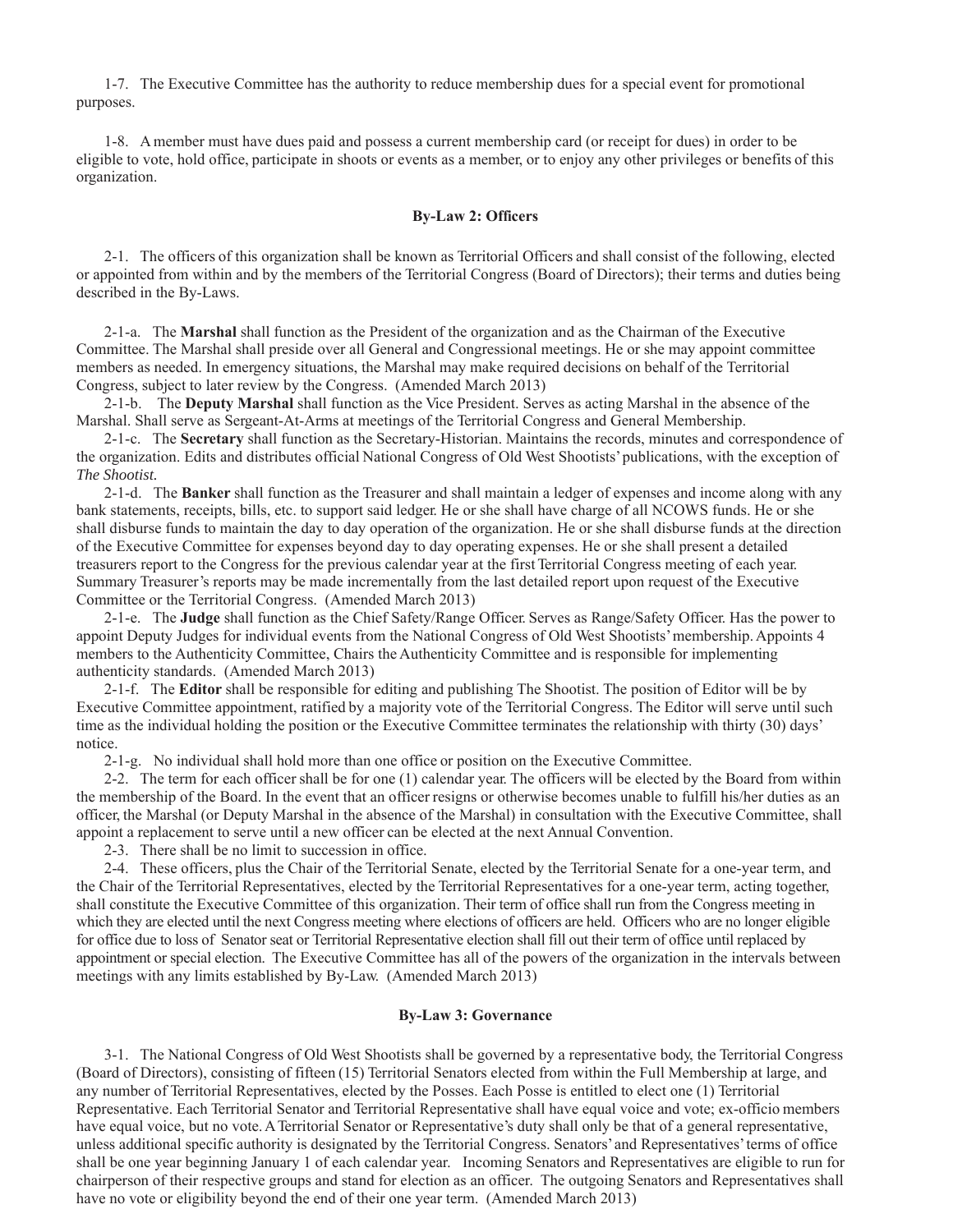3-2. Any Territorial Senator or Representative who cannot attend a Territorial Congress must notify the NCOWS office or the Marshal either with the name of the NCOWS member who will be attending in his/her place (votes will be recorded as "<X> voting for <Y>") or by providing his/her written proxy to a Territorial Senator or Representative. Proxies may be general or specific in nature. Proxy votes of "Abstain" will be permitted for any/ all agenda items. A separate proxy must be sent for each Territorial Congress Meeting that cannot be attended, i.e. No permanent proxies will be allowed. Any Territorial Senator or Representative who fails to fulfill their duties as proscribed in this paragraph shall be removed from office and may not run for re-election for a period of three (3) years. Action taken by this By-law may be rescinded at next Territorial Congress Meeting by 2/3 vote of Congress present.

3-3. The Territorial Congress shall create rules and regulations in regard to the administration, membership, financing policy, activities, and the general welfare of the National Congress of Old West Shootists. These shall be the BY-LAWS of the National Congress of Old West Shootists.

3-4. The Territorial Congress shall determine all questions of National Congress of Old West Shootists business and policy not specified in this Constitution and the By-Laws, and shall in all respects be the governing body of the National Congress of Old West Shootists. To this end, the Congress shall be limited and bound by the provisions of this Constitution and the Article of Incorporation in all matters, except as otherwise provided for under the Corporation Laws of the State of Iowa.

3-5. The Territorial Congress shall act as a judicial body in regard to matters of dispute within the membership.

When taking disciplinary action as described in the By-Laws, the Congress must call a special meeting to consider the question. The individual involved shall be given thirty (30) days notice in writing of the charges, and the time, date, and place of the meeting. The accused may be present, call witnesses, and offer a defense.

3-6. Further responsibilities of the Congress. The Territorial Congress shall discharge the following responsibilities:

3-6-a. Oversee the financial policies of the National Congress of Old West Shootists. An independent review of the previous year's Banker's report shall be made each year by a committee of three(3) NCOWS members appointed by the Marshal. The Banker shall provide any and all records requested by the committee. (Amended March 2013)

3-6-c. Assess membership dues.

3-6-d. Authorize and determine the editorial and business policies of any publications established by the National Congress of Old West Shootists.

3-6-e. Approve the membership applications of the Posses seeking to join the National Congress of Old West Shootists.

3-6-f. Establish the criteria for authenticity in firearms, accouterments, and clothing for official

National Congress of Old West Shootists events. To be administered through an Authenticity Committee chaired by the National Judge. (See 2-1e) (Amended March 2013)

3-7. An Oath of Office shall be required of all members of the Territorial Congress upon taking office. The Oath will be administered by the Marshal, who shall in his/her turn, if necessary, be sworn by the Deputy Marshal. The Oath (instructions and phrases in square brackets [ ] are optional): [Right hand on Bible] I, , do hereby swear/affirm to uphold and abide by the Articles of Incorporation and the By-Laws of the National Congress of Old West Shootists, and to support the National Congress of Old West Shootists and represent those who have elected me to the best of my ability. [So help me, God.] (Amended March 2013)

3.8 Responsibilities of the Executive Committee (Amended March 2013)

3-8-a. Appoint individuals to be in charge of specific National Congress of Old West Shootists'

functions.

3-8-b. Approve Honorary Membership.

3-8c. Recommend the approval of Posses seeking to join the National Congress of Old West Shootists to the Territorial Congress who have met the required criteria.

3-8-d. The Executive Committee may establish and schedule at least one all- National Congress of Old West Shootists a year, and shall sanction and schedule other National Congress of Old West Shootists-sponsored events as proposed and run by the various Posses. The Executive Committee shall authorize an amount of \$500. to be paid to the posse or posses conducting the National Shootout. The Executive Committee may also establish and schedule and annual convention and trade show of the National Congress of Old West Shootist. The Executive Committee shall authorize an amount of \$1000 to be paid to the posses conducting the annual Convention.

3-8-d-1 Regional Events (Amended May 2020)

Regional events differ from normal posse multi-day shoots in that they must adhere strictly to all NCOWS categories, rules, and regulations. This means local posse variations, additional categories, prize awards, etc. are not allowed. The event would only be open to NCOWS members, however the discounted membership for "New" members is allowed. Shooting medals would be available from NCOWS at cost, plus shipping. They also would be able to advertise the event on the NCOWS website, The Shootist magazine and on CasCity as a Regional Event.

3-8-d-2 Any posse or group of members may petition the Executive Committee to hold a Regional Shooting event. The petition must list the dates and location of the event and identify what region of the country it would represent e.g. 'Midwest; Southwest, Northeast, etc'.

3-8-d-3 Petitions must be received by the Executive Committee at least six months in advance. Multiple petitions for the same dates will not be allowed. Petitions may not be identified as the same region. But a Midwest and a South Central or North Central would be allowed.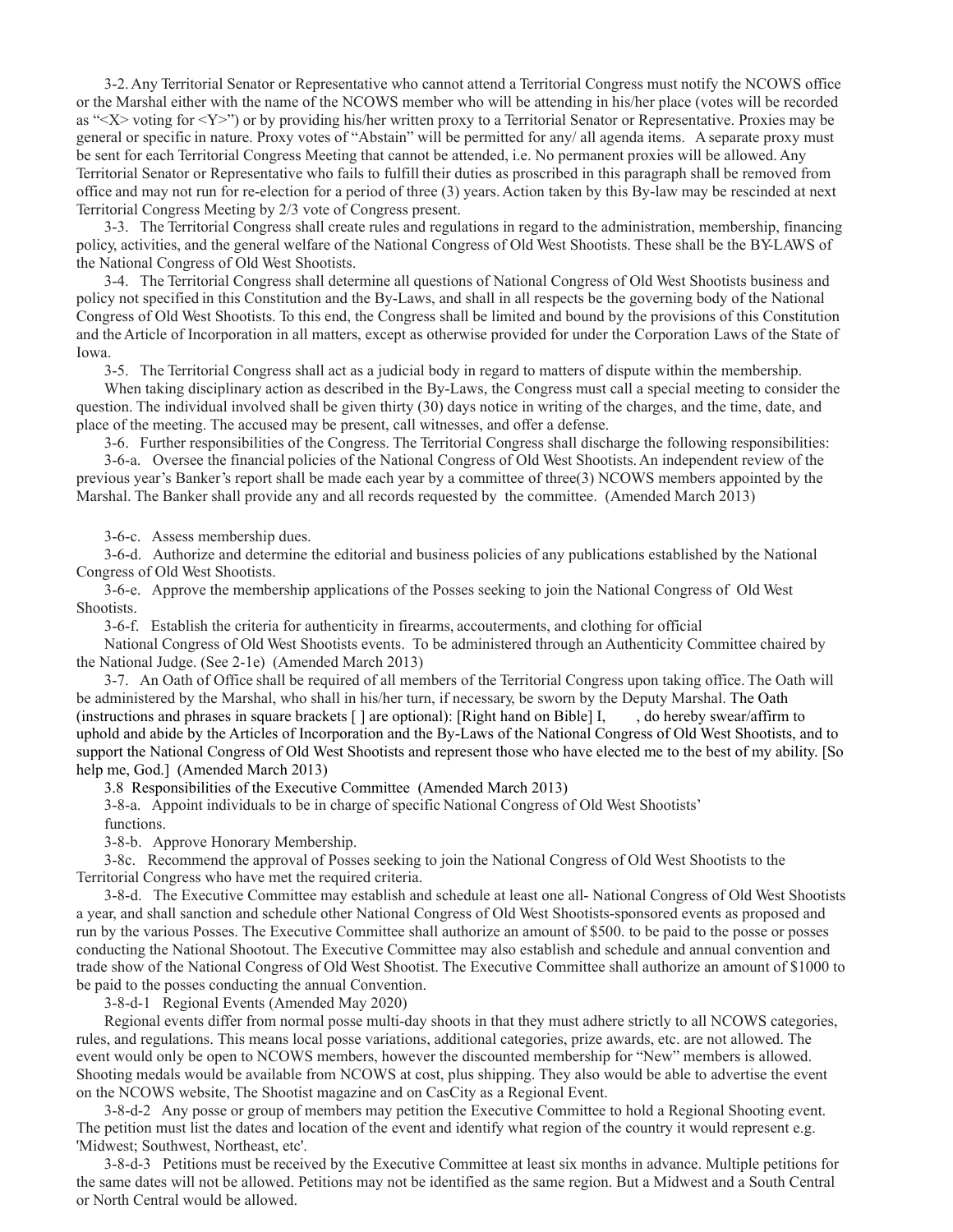3-8-d-4 The NCOWS Executive Committee shall act upon the petition or petitions within 30 days. The Marshal shall make a motion to approve the petition.

3-8-e No actions of the Executive Committee shall circumvent the wishes of the Territorial Congress. The Congress may rescind or revise the decisions of the Executive Committee by a majority vote at any regular or special meeting of the Congress.

3-9 In the event that a Senator is not capable of completing his or her elected term, a pro tempore Senator shall be appointed by the Marshal to complete the term of office. (Amended May 2020)

3-9-a The Executive Committee may solicit names from the general membership if no candidate comes forward on their own accord.

3-9-b The Executive Committee shall review potential candidates for pro tempore Senator. The Marshal then shall select a candidate for appointment.

3-9-c The Executive Committee shall then accept a motion from within the Executive Committee for the candidate. Once seconded, the Executive Committee shall vote on whether the Marshal shall appoint the proposed candidate. A majority vote of the Executive Committee is required to accept the Marshal's appointment.

3-9-d At the end of the term to be completed, the pro tempore Senator has the right to run for election in the general Senate election.

#### **By-Law 4: Elections**

4-1. The time, the place, and the date of Territorial elections shall be determined by the Territorial Congress and announced to the membership as least sixty (60) days in advance.

4-2. Nominations for Territorial Senator must be received by the Secretary in their entirety, including the candidates' platforms, by 15 July each year. The election of Territorial Senators will be completed by 1 December each year. (Amended March 2022)

4-3. Each Member is entitled to one vote.

#### **By-Law 5: Dues and Fees**

Moved to By-Law 1-4

#### **By-Law 6: NCOWS Affiliations**

The National Congress of Old West Shootists will establish and maintain a club affiliation with the National Rifle Association and other such organizations as the Territorial Congress deems appropriate.

#### **By-Law 7: Authenticity**

7-1. It is the responsibility of the individual to document the authenticity of all items of apparel, accouterments, and firearms. The remainder of this by-law shall act as a general guide, however, the Territorial Congress, in conjunction with the Authenticity Committee, shall maintain, update and publicize specific lists of both "Approved" and "Not-Approved" items of apparel, accouterments, and firearms. These lists shall be made a part of this by-law and shall take precedence over any other portion of this or any other by-laws with which they may conflict. Questionable items may be granted temporary amnesty by the Judge on an individual member basis (not a blanket proclamation) until said item is listed by the Territorial Congress.

7-2. No modern (post 1899) firearms will be allowed unless they are authentic reproductions of traditional firearms or very markedly resemble traditional firearms. Traditional firearms are defined as those manufactured and/ or commonly used during the 1865-1899 time period. Center-fire calibers may substitute for original rim-fire calibers in reproduction firearms. Reproduction firearms chambered in calibers not utilized in original models shall be allowed as long as such calibers are original to the period or are otherwise approved by the National Congress of Old West Shootists.

7-3. The Territorial Congress shall establish and maintain a list of firearms and calibers approved for official competition. This list will be reviewed and up-dated yearly. Members wishing to have a particular firearm or caliber added to the list must petition the Territorial Congress and supply full documentation attesting to the historical authenticity of the firearm or caliber.

7-3-a. Petitions from members seeking to add replica firearms to the "approved" list (see By-Law 10). or to seek approval of disputed items of replica apparel or equipment, shall be made through the Authenticity Committee, to be chaired by the Judge.

7-3-b. A successful petition must have at least the following: (1) a minimum of two (2) primary published references proving the historical existence of the original of the petitioned replica firearm or item. Such references must adequately describe the original item being reproduced, prove its availability, use, or manufacture for sale during the time period 1865- 1899; and/or (2) A minimum of one (1) dated period photograph, woodcut, engraving, catalog, and/or advertisement of the original of the petitioned replica firearm or item, or a photograph from a collector's reference (such as Flayderman's) proving that the original of the replica firearm or item did exist and could have been used during the period 1865-1899;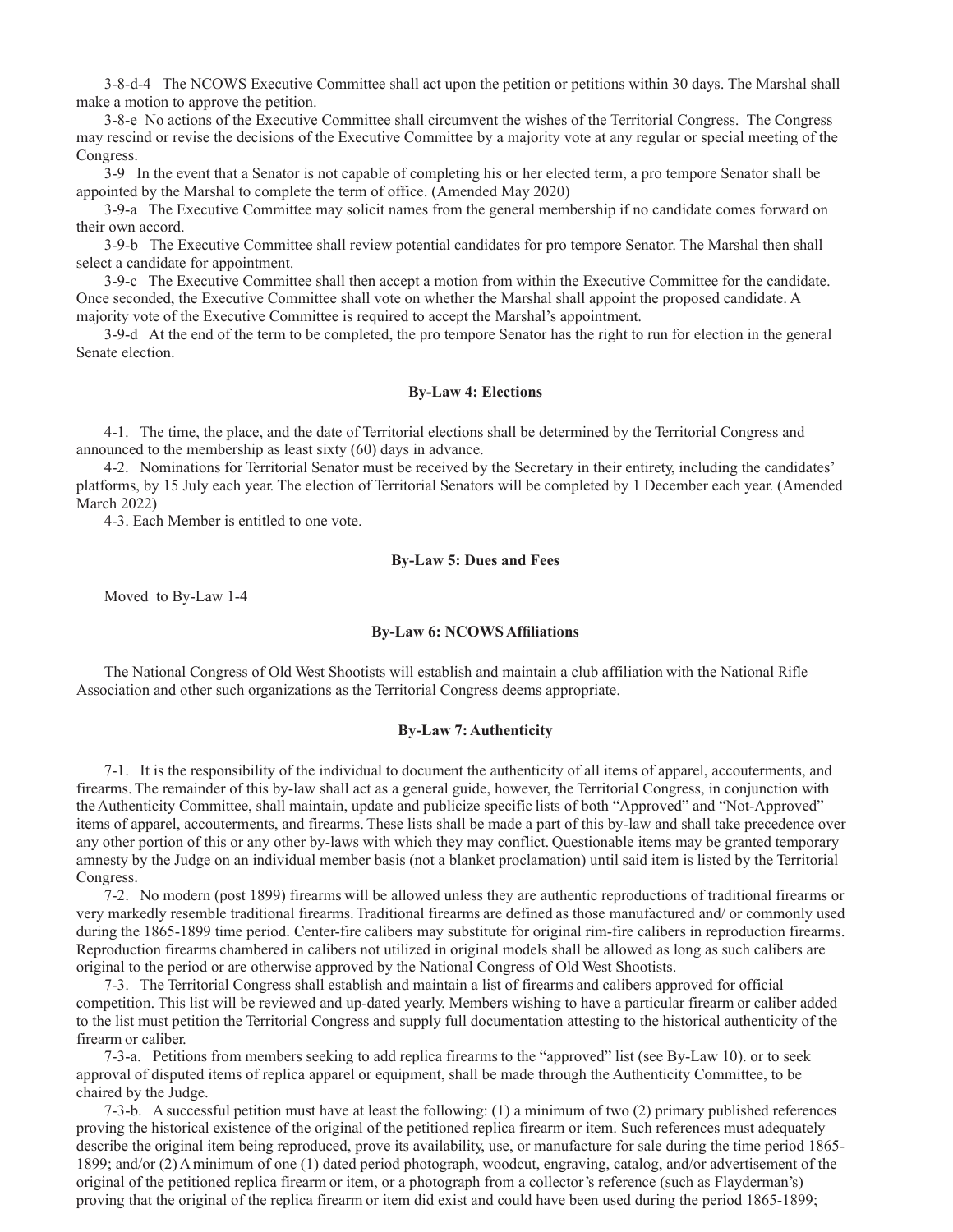and/or (3) an actual artifact representative of the petitioned replica firearm or item, properly authenticated and documented as to time period.

7-3-c. The Authenticity Committee may refer any petition back to the petitioner for additional information or evidence. The Authenticity Committee shall report its recommendation in writing, including all evidence, to the Territorial Congress within ninety (90) days after receiving the petition. The Territorial Congress shall then accept or deny the petition at the next Congress Meeting after receiving the recommendation of the Authenticity Committee.

7-3-d. An unsuccessful petitioner may appeal the decision of the Authenticity Committee to the Territorial Congress.

7-4. Only historically appropriate small conveyances for competitors' firearms and shooting supplies will be allowed (e.g., no converted golf carts, modern shooting carts, etc.). Visible ammunition containers and shooting supplies and equipment shall be consistent with historical authenticity. No plastic ammo boxes shall be visible at any time.

#### **By-Law 8: Vendors and Dealers**

8-1. Vendors wishing to sell merchandise or services at National Congress of Old West Shootists-sponsored events must obtain permission from the Judge or his/her Deputy. Such permission will be conditional on the vendor satisfying the requirements of this By-Law.

8-2. Vendors wishing to sell merchandise or provide services in the immediate visual area of the shooting participants and spectators may only display and sell original or authenticated replica goods or services of the period 1865-1899. The seller and his/her employees shall be appropriately dressed and accoutered for the time period, and their display of merchandise (including shelters) shall be appropriate to the historical period.

8-3. Vendors wishing to sell merchandise or services of a general "Western" nature but who do not or cannot conform to the stipulations of By-Law 8-2 may do so if sequestered from the immediate visual vicinity of the shooting range participants and spectators.

8-4. All commercial vendors may be assessed a set-up fee which may be paid in cash. Such fees shall be determined by the National Congress of Old West Shootists or the Posse sponsoring the sanctioned event, and shall be appropriate for the size and scope of the event.

8-5. Individual NCOWS members may from time to time display and offer for sale appropriately authentic items at meetings and shoots without otherwise being subject to the restrictions placed on commercial vendors.

#### **By-Law 9: Insurance**

9-1. All posses shall be required to maintain liability insurance coverage as provided by this by-law and to the level established by NCOWS.

9-2. The Executive Committee shall secure and maintain a general liability policy for the overall organization to protect the corporation in the event of litigation and to cover the location of the National Shoot and the Convention.

9-3. In the event that the number of members in the posse exceeds the base policy, then the individual posses shall make up the difference between the payment and the premium. Posse shall be responsible for cost of additional insured riders for landowners or other locations. (Amended March, 2011)

9-4. NCOWS Posse insurance benefit will be paid or reimbursed at the following rates.

The term "unique member" is defined as a home posse member who is not being used to count towards the insurance benefit on any other posse. They are paid current members, Individual, Charter, Life, Family, Senior, Junior, or Honorary, that are listed (for insurance purposes) on only one home posse roster. A member who is a listed on more than one posse must declare a single posse as his/her 'Home Posse'.

The term "100% NCOWS membership" is defined as all members of the posse are current paid members of NCOWS, regardless of type of membership, be it Individual, Charter, Life, Family, Senior, Junior, or Honorary.

• 20 or more unique members and 100% NCOWS membership = 100% of the basic minimum premium for liability insurance.

• 20 or more unique members and less than 100% NCOWS membership = 50% of the basic minimum premium for liability insurance.

 $\cdot$  10-19 unique members and 100% NCOWS membership = 50% of the basic minimum premium for liability insurance.

• 10-19 unique members and less than 100% NCOWS membership = 25% of the basic minimum premium for liability insurance.. Posse must submit membership list and members NCOWS membership numbers at time of policy renewal. (Amended March, 2011, March 2013)

#### **By-Law 10: Shooting Classes**

10-1 NCOWS shooting classes are unique and offer the shooter a greater variety of firearm options. These options are in keeping with the various ways in which someone might have equipped themselves in the Old West. All NCOWS shooting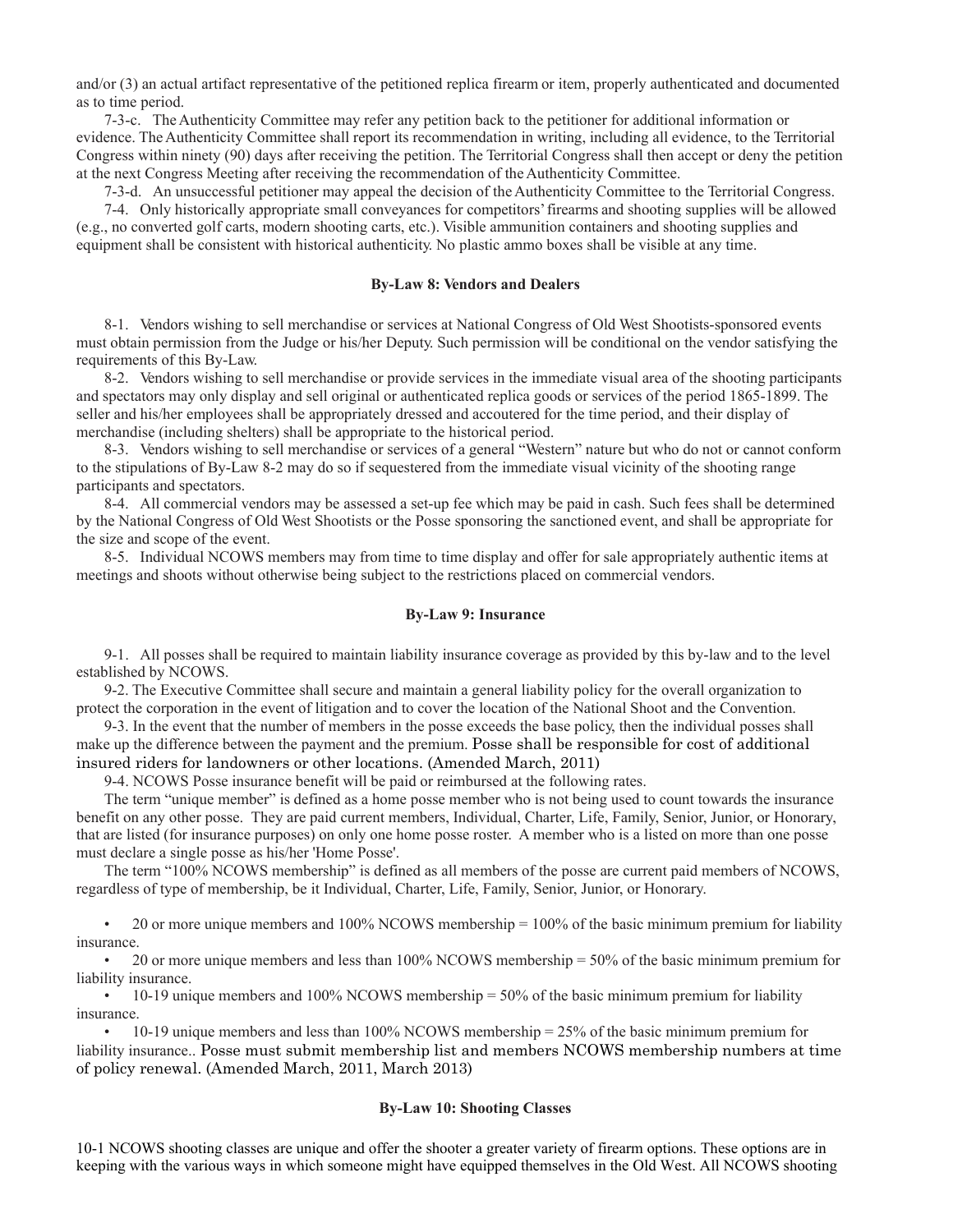classes, as established by By-Law must be made available to all shooters at each National, Regional or Charter Posse Shoot. These classes shall be:

**Men's and Women's Four Gun Smokeless Shootist:** Shooter uses two pistols, one shotgun, and one pistol caliber rifle. Shooters may shoot smokeless powder and may fire handguns using a two-handed grip.

**Men's and Women's Three Gun Smokeless Shootist:** Shooter uses two pistols and one pistol caliber rifle. Shooters may shoot smokeless powder and may fire handguns using a two-handed grip.

**Men's and Women's Two Gun Smokeless Shootist Working Cowboy:** Shooter uses one pistol and one pistol caliber rifle. No Gun Carts are to be used at any time. Shooters may shoot smokeless powder and may fire handguns using a twohanded grip.

**Men's and Women's Four Gun Black Powder Shootist:** Shooter uses two pistols, one shotgun, and one pistol caliber rifle. Shooter must shoot black powder or approved black powder substitute powder in all firearms except those chambered for rimfire cartridges, and may fire handguns using a two-handed grip. Shotguns may NOT include any model of pump shotgun.

**Men's and Women's Three Gun Black Powder Shootist:** Shooter uses two pistols and one pistol caliber rifle. Shooter must shoot black powder or approved black powder substitute powder in all firearms except those chambered for rimfire cartridges, and may fire handguns using a two-handed grip.

**Men's and Women's Two Gun Black Powder Shootist Working Cowboy:** Shooter uses one pistol and one pistol caliber rifle. No Gun Carts are to be used at any time. Shooter must shoot black powder or approved black powder substitute powder in all firearms except those chambered for rimfire cartridges, and may fire handguns using a two-handed grip.

**Men's and Women's Four Gun Smokeless Duelist:** Shooter uses two pistols, one shotgun, and one pistol caliber rifle. Shooters may shoot smokeless powder and must fire handguns using a one-handed grip.

**Men's and Women's Three Gun Smokeless Duelist:** Shooter uses two pistols and one pistol caliber rifle. Shooters may shoot smokeless powder and must fire handguns using a **one**-handed grip.

**Men's and Women's Two Gun Smokeless Duelist Working Cowboy:** Shooter uses one pistol and one pistol caliber rifle. No Gun Carts are to be used at any time. Shooters may shoot smokeless powder and must fire handguns using a onehanded grip.

**Men's and Women's Four Gun Black Powder Duelist:** Shooter uses two pistols, one shotgun, and one pistol caliber rifle. Shooter must shoot black powder or approved black powder substitute powder in all firearms except those chambered for rimfire cartridges, and must fire handguns using a one-handed grip. Shotguns may NOT include any model of pump shotgun.

**Men's and Women's Three Gun Black Powder Duelist:** Shooter uses two pistols and one pistol caliber rifle. Shooter must shoot black powder or approved black powder substitute powder in all firearms except those chambered for rimfire cartridges, and must fire handguns using a one-handed grip.

**Men's and Women's Two Gun Black Powder Duelist Working Cowboy:** Shooter uses one pistol and one pistol caliber rifle. No Gun Carts are to be used at any time. Shooter must shoot black powder or approved black powder substitute powder in all firearms except those chambered for rimfire cartridges, and must fire handguns using a one-handed grip.

**Boy's and Girl's Four Gun Juniors:** Shall be open to those 12 through 17 only. Shooter uses two pistols, one rifle and one shotgun. May use any of the above shooting styles.

**Boy's and Girl's Two Gun Juniors:** Shall be open to those 12 through 17 only. Shooter uses one pistol and one rifle. May use any of the above shooting styles.

**Men's and Women's Four Gun Pistoleer:** Shooter uses two pistols, one shotgun, and one pistol caliber rifle. Shooters are restricted to the use of percussion revolvers, pre-1873 percussion or original/authentic reproductions of rimfire cartridge pocket pistols, exposed hammer double-barreled shotguns (percussion or cartridge) and reproduction or original pre-1873 pistol-caliber repeating rifles (e.g. 1860 Henry, Spencer, 1866 Winchester, etc.) Shooters must shoot black powder or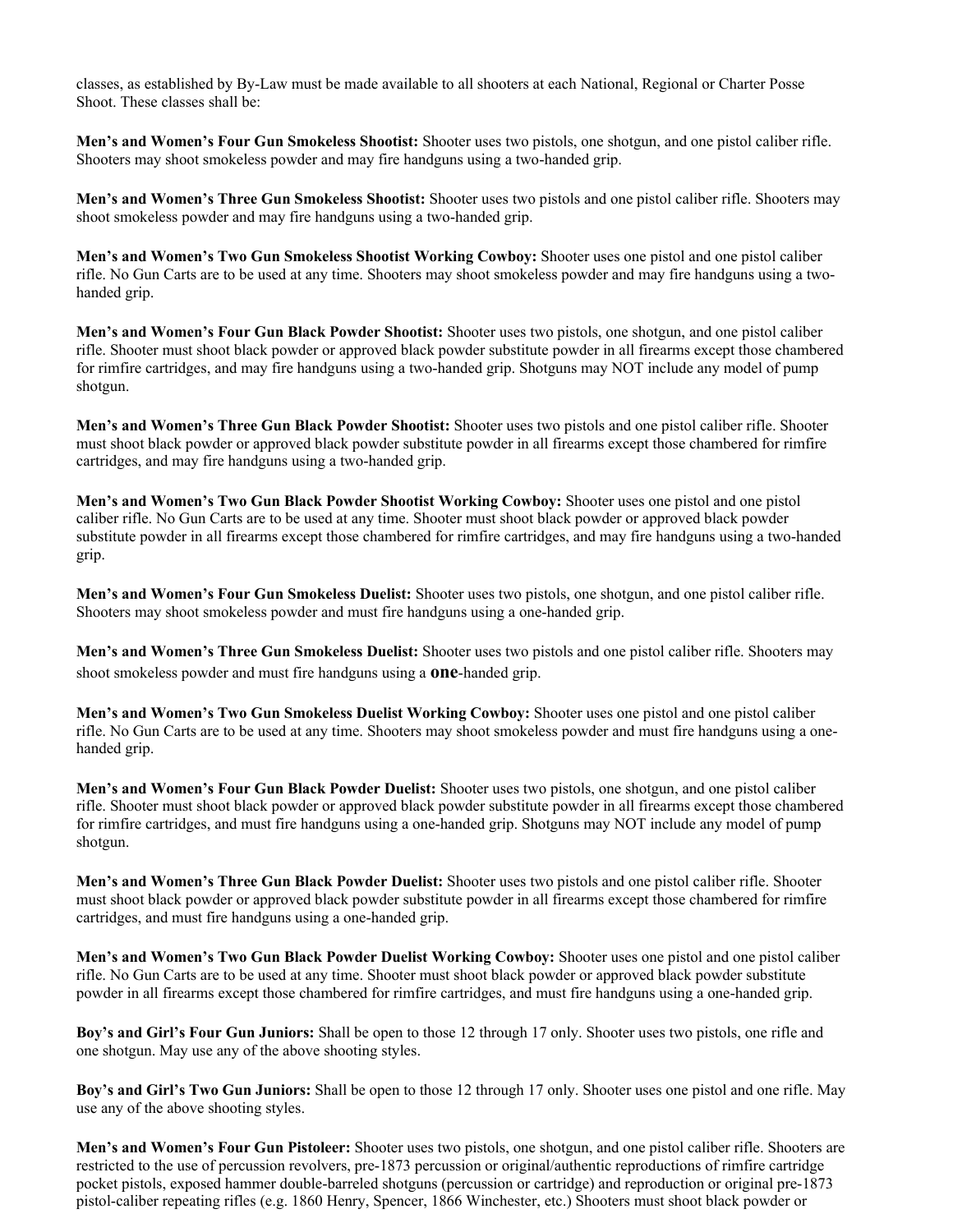approved black powder substitute in all firearms except those chambered for rimfire cartridges. Pistols and revolvers must be shot one-handed. Pistoleer shooters will shoot the same course of fire as the other competitors except that in a stage requiring more than two shotgun rounds the Pistoleer shooter would not be required to shoot the extra rounds.

**Men's and Women's Three Gun Pistoleer:** Shooter uses two pistols and one pistol caliber rifle. Shooters are restricted to the use of percussion revolvers, pre-1873 percussion or original/authentic reproductions of rimfire cartridge pocket pistols, and reproduction or original pre-1873 pistol-caliber repeating rifles (e.g. 1860 Henry, Spencer, 1866 Winchester, etc.) Shooters must shoot black powder or approved black powder substitute in all firearms except those chambered for rimfire cartridges. Pistols and revolvers must be shot one-handed.

**Men's and Women's Originals:** Shooter uses two guns, one rifle and one pistol to complete the course of fire. This class must be shot duelist/traditional style. Must have three originals present to have the class. For complete rules and regulations see Appendix A at the back of the Tally Book.

In addition to these classes, Chartered Clubs and special events may offer additional classes so long as they adhere to the general outline of these By-Laws. (Amended March, 2011) (Amended June 2013) (Amended March 2022)

10-2. Smokeless powder loads shall not exceed the maximum muzzle velocities of comparable black powder loads,e.g. 1500 fps for single shot cartridge rifles; 1300 fps for lever action rifles; 1000fps for handguns. Smokeless loads may be chronographed and certified by the Judge before the shooter will be allowed to compete. No loading below manufacture's recommendation. Minimum velocity for any main match firearm is 600fps or published loading data.

10-3. The Territorial Congress, in conjunction with the Authenticity Committee and Executive Committee, shall establish and maintain official NCOWS Rules and Regulations to govern approved firearms, calibers, and load, and clothing and accouterments, and range rules and regulations.

10-4. National and Regional NCOWS sanctioned matches require a minimum of 3 competitors in any class in order to be eligible for awards.

10-4 (a) A participant of any NCOWS approved shooting class not meeting a minimum of 3 participants at a National or Regional match shall have the opportunity to change to a shooting class with the minimum number of participants.

10-4 (b) Alternatively, the shooter may choose to remain shooting in his or hers chosen class with the knowledge that no awards will be given in a class that does not meet the minimum number of participants. The scores will be tallied and posted in the same manner as shooters participating in classes with the minimum number of shooters.

10-4 (c) Participants in classes not meeting the minimum number of shooters will be given the opportunity to change to a class which meets the minimum number of shooters up to the time of the safety meeting on the first day of the main match of any NCOWs sanctioned regional or national shoot.

## **By-Law 11: NCOWS RULES AND REGULATIONS**

No matte-finished or brushed-finish stainless steel firearms are allowed except as specifically exempted in these Rules and Regulations, e.g. only those stainless steel firearms whose finish resembles an original nickel-plated finish. No modern commemorative firearms shall be allowed

Projectiles shall be cast lead or lead alloy. No metal-jacketed projectiles shall be permitted. Muzzleloaders shall use round ball or elongated projectiles if such were original to the firearm.

Muzzleloading percussion firearms shall be original to the period or authentic reproductions.

Cartridge firearms shall be original to the period or authentic reproductions of original makes and models. "Shortstroke" modifications to lever-action firearms are not allowed.

Sights for all firearms shall be of original design or configuration.

Approved calibers and loads include any that were introduced prior to or during the period of 1865-1899 and that were originally introduced as a black powder load. Common examples include but are not limited to: .22 rimfire, .32-20 WCF, .32 S&W Short, .32 S&W Long, .38-40 WCF, .44-40 WCF, .44 S&W American, .44 S&W Russian, .45 Long Colt, .45 S&W, .45-70 Government. Any cartridge designation that was not originally introduced as a black powder load will not be allowed except for appropriate firearms in the smokeless cartridge division only, or for specifically- designated shooting events. .38 Special/.357 Magnum and .44 Special/.44 Magnum cartridges will be allowed if loaded with black powder or with smokeless powder to black powder velocities.

.22 caliber hand guns for main stages are to be pocket pistol/derringers only. .22 revolvers and rifles are restricted in use for specialty shoots only.

Single-Shot cartridge rifles shall weigh no more than twenty (20) pounds for official NCOWS competition.